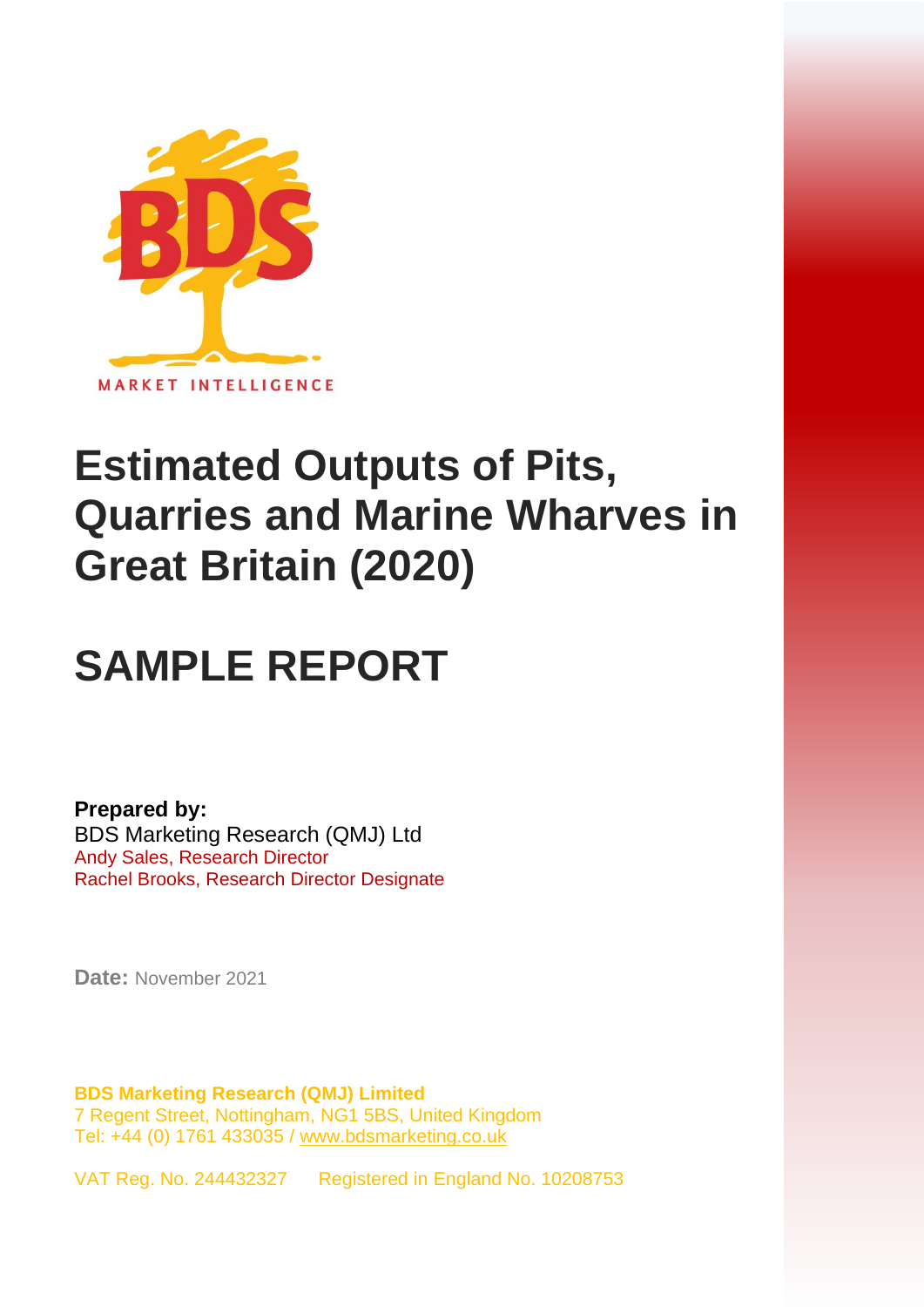



# **Estimated Outputs of Pits, Quarries and Marine Wharves in Great Britain (2020)**

No part of this report may be reproduced, stored in a retrieval system in any form or by any means, electric, mechanical, photocopying, recording or otherwise, without prior written permission of BDS Marketing Research (QMJ) Limited, except for use within the company subscribing to the report.

Every possible precaution has been taken to ensure that the information in this report is accurate at the time of going to press. BDS Marketing Research (QMJ) Limited cannot accept responsibility for any loss or damage, including consequential loss, arising from this report.

The data provided of which has been obtained and collated from a number of sources including planning records, telephone research with operating companies, industry journals, company and industry websites and existing BDS databases, built up over more than 20 years.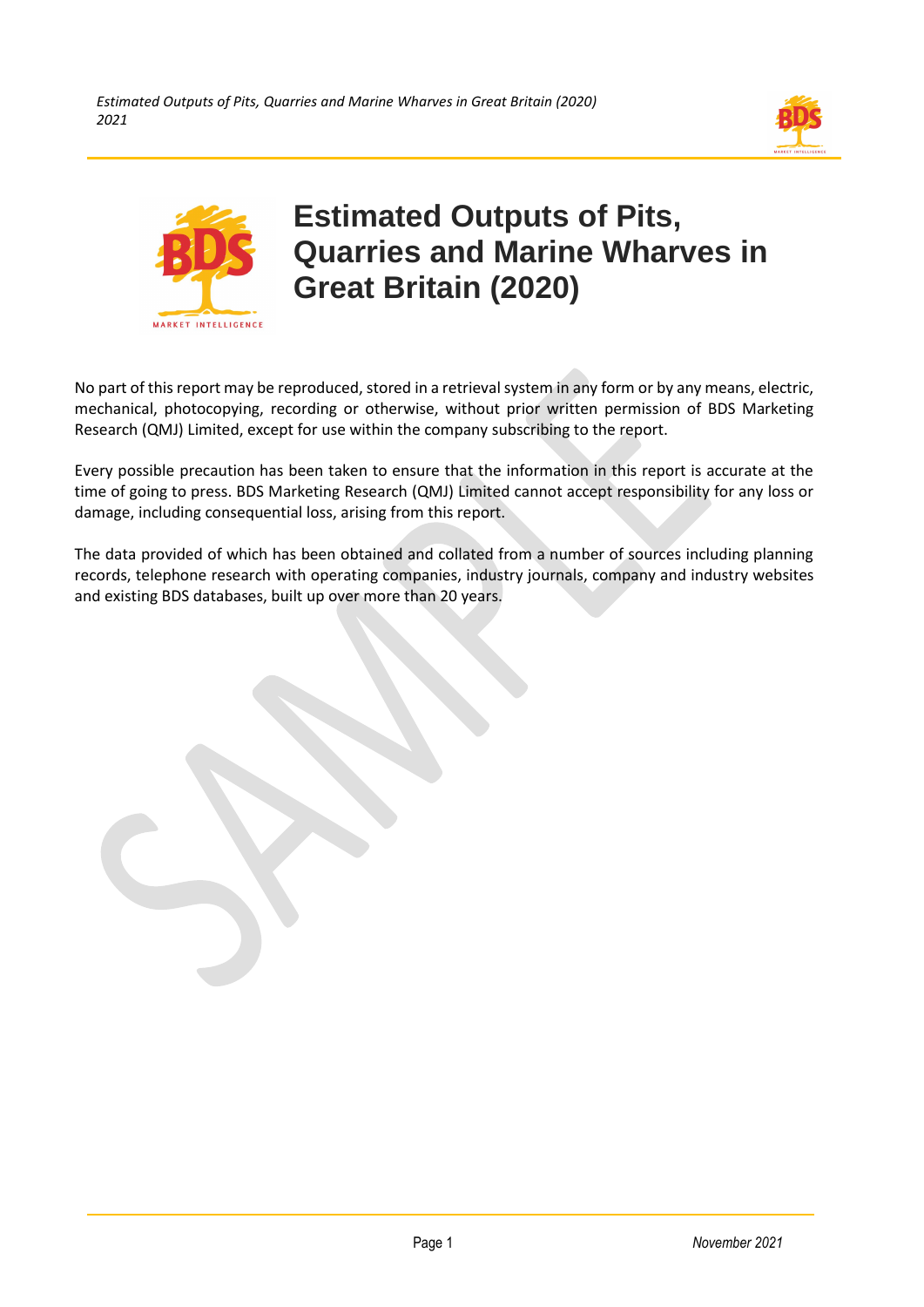

## **CONTENTS**

| 1 | <b>REPORT OVERVIEW</b>                                                                                                                              | 7                    |
|---|-----------------------------------------------------------------------------------------------------------------------------------------------------|----------------------|
|   | <b>Background &amp; Purpose</b><br>1.1.<br>1.2.<br><b>BDS Market Intelligence</b>                                                                   | 7<br>8               |
|   | 2 AGGREGATES GB MARKET ANALYSIS                                                                                                                     | 9                    |
|   | <b>Market Overview</b><br>2.1.<br>2.2.<br><b>Plant &amp; Company Activity (last 12 months)</b><br>2.3.<br><b>Planning Activity (last 12 months)</b> | 9<br>13<br>14        |
|   | <b>3 MARKET SHARE ANALYSIS</b>                                                                                                                      | 15                   |
|   | 3.1. Land-won Sand & Gravel<br>3.2. Marine-won Sand & Gravel<br>3.3. Crushed Rock<br><b>Regional Analysis of Aggregates Outputs</b><br>3.4.         | 18<br>19<br>20<br>21 |
|   | 4 AGGREGATES MARKET FORECAST 2021 - 2024                                                                                                            | 22                   |
|   | <b>5 DATA TABLES</b>                                                                                                                                | 23                   |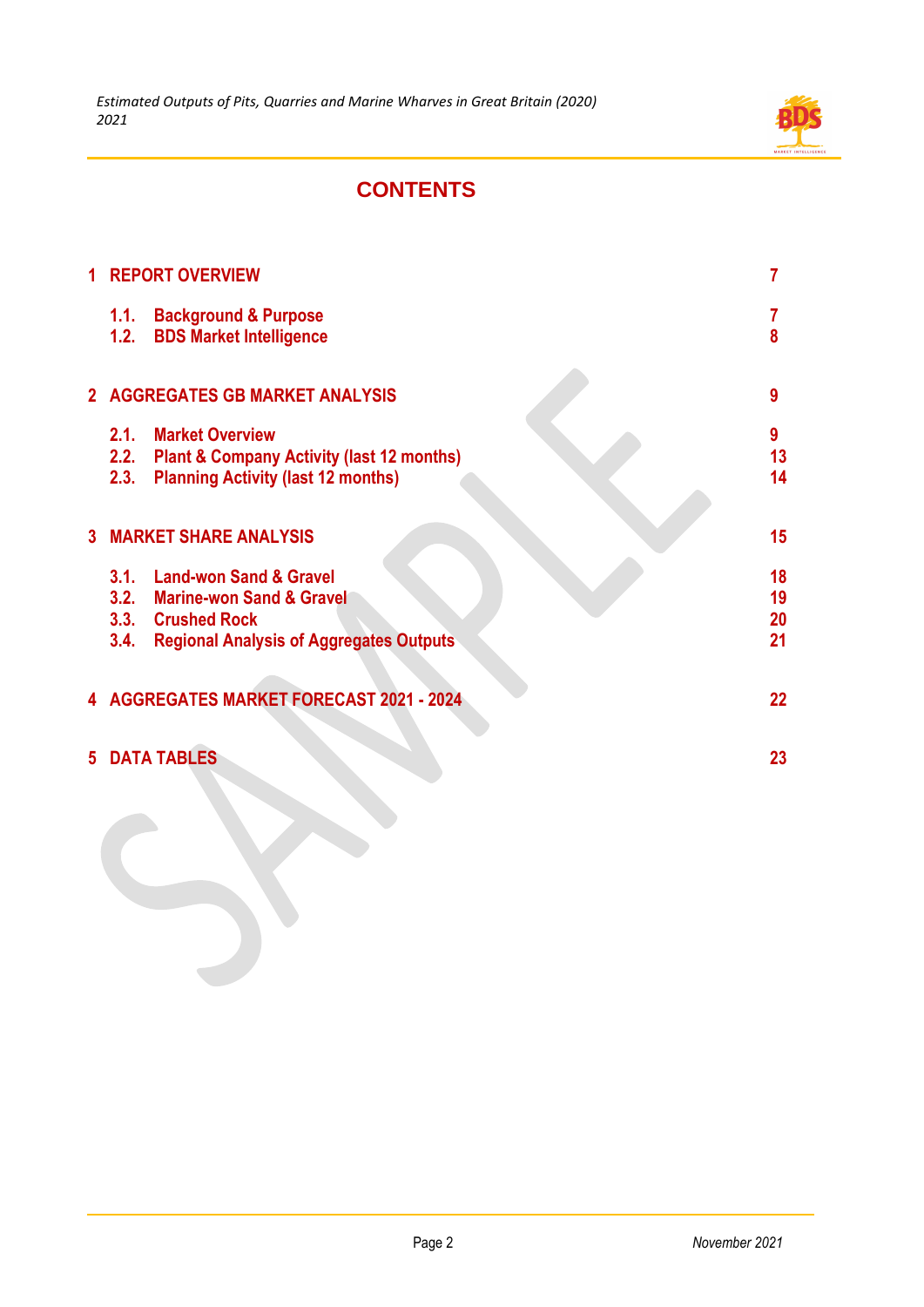

# **Figures**

| Figure 1.  |                                                                                                                            |  |
|------------|----------------------------------------------------------------------------------------------------------------------------|--|
| Figure 2.  |                                                                                                                            |  |
| Figure 3.  |                                                                                                                            |  |
| Figure 4.  |                                                                                                                            |  |
| Figure 5.  |                                                                                                                            |  |
| Figure 6.  | BDS estimate of National Market Shares of 'Top Ten' Aggregates Companies by Aggregate Type (2020)  16                      |  |
| Figure 7.  |                                                                                                                            |  |
| Figure 8.  |                                                                                                                            |  |
|            |                                                                                                                            |  |
| Figure 9.  |                                                                                                                            |  |
| Figure 10. |                                                                                                                            |  |
| Figure 11. |                                                                                                                            |  |
| Figure 12. |                                                                                                                            |  |
| Figure 13. |                                                                                                                            |  |
| Figure 14. | Land Won Sand & Gravel Planning Activity in the South East for the last 12 months (October 2020 - October 2021) 26         |  |
| Figure 15. |                                                                                                                            |  |
| Figure 16. |                                                                                                                            |  |
| Figure 17. |                                                                                                                            |  |
| Figure 18. |                                                                                                                            |  |
| Figure 19. | Land Won Sand & Gravel Planning Activity in the South West for the last 12 months (October 2020 - October 2021) 31         |  |
|            |                                                                                                                            |  |
| Figure 20. |                                                                                                                            |  |
| Figure 21. | Crushed Rock Planning Activity in the South West for the last 12 months (October 2020 - October 2021)33                    |  |
| Figure 22. |                                                                                                                            |  |
| Figure 23. | Estimated market share of the 'top five' land-won sand and gravel producers in West Midlands (2018 - 2020)  35             |  |
| Figure 24. | Land Won Sand & Gravel Planning Activity in the West Midlands for the last 12 months (October 2020 - October 2021) 36      |  |
| Figure 25. |                                                                                                                            |  |
| Figure 26. |                                                                                                                            |  |
| Figure 27. | Estimated market share of the 'top five' land-won sand and gravel producers in East Midlands (2018 - 2020)  39             |  |
| Figure 28. | Land Won Sand & Gravel Planning Activity in the West Midlands for the last 12 months (October 2020 - October 2021) 40      |  |
| Figure 29. |                                                                                                                            |  |
| Figure 30. | Crushed Rock Planning Activity in the East Midlands for the last 12 months (October 2020 - October 2021) 41                |  |
| Figure 31. |                                                                                                                            |  |
| Figure 32. | Estimated market share of the 'top five' land-won sand and gravel producers in East of England (2018 - 2020) 44            |  |
|            |                                                                                                                            |  |
| Figure 33. | Land Won Sand & Gravel Planning Activity in the East of England for the last 12 months (October 2020 - October 2021) 44    |  |
| Figure 34. |                                                                                                                            |  |
| Figure 35. |                                                                                                                            |  |
| Figure 36. | Estimated market share of the 'top five' land-won sand and gravel producers in Yorkshire & The Humber (2018 - 2020)  49    |  |
| Figure 37. | Land Won Sand & Gravel Planning Activity in Yorkshire & The Humber for the last 12 months (October 2020 - October 2021) 49 |  |
| Figure 38. | Estimated market share of the 'top five' crushed rock producers in Yorkshire & The Humber (2018 - 2020)  51                |  |
| Figure 39. | Crushed Rock Planning Activity in the Yorkshire & The Humber for the last 12 months (October 2020 - October 2021) 51       |  |
| Figure 40. |                                                                                                                            |  |
| Figure 41. |                                                                                                                            |  |
| Figure 42. | Land Won Sand & Gravel Planning Activity in North West for the last 12 months (October 2020 - October 2021)  54            |  |
| Figure 43. |                                                                                                                            |  |
| Figure 44. |                                                                                                                            |  |
| Figure 45. |                                                                                                                            |  |
| Figure 46. |                                                                                                                            |  |
|            |                                                                                                                            |  |
| Figure 47. |                                                                                                                            |  |
| Figure 48. |                                                                                                                            |  |
| Figure 49. |                                                                                                                            |  |
| Figure 50. |                                                                                                                            |  |
| Figure 51. |                                                                                                                            |  |
| Figure 52. |                                                                                                                            |  |
| Figure 53. |                                                                                                                            |  |
| Figure 54. | Land Won Sand & Gravel Planning Activity in Scotland for the last 12 months (October 2020 - October 2021)  65              |  |
| Figure 55. |                                                                                                                            |  |
| Figure 56. |                                                                                                                            |  |
| Figure 57. |                                                                                                                            |  |
|            |                                                                                                                            |  |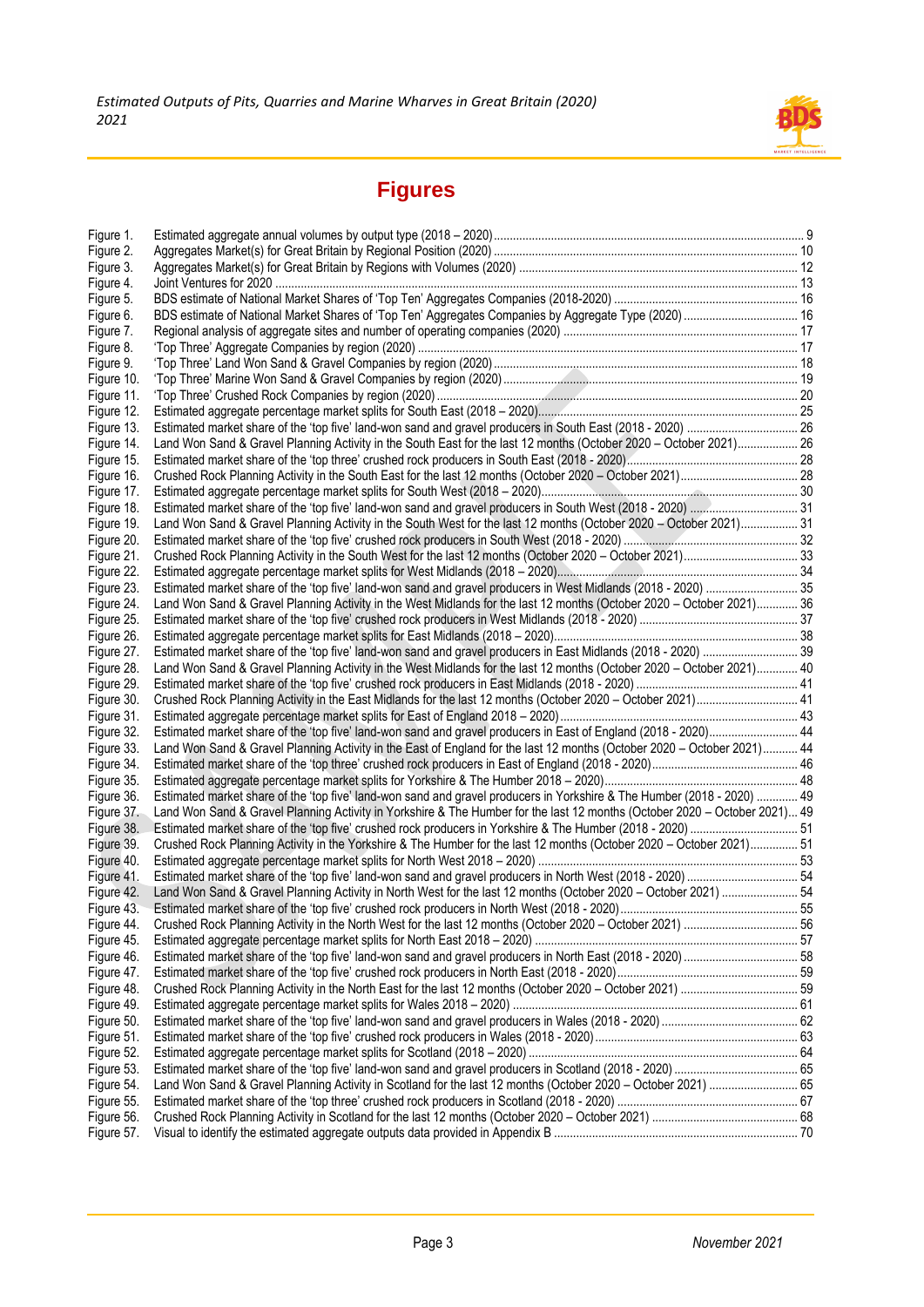

## **Appendices**

#### **Appendix A**

|--|

## **Appendix B**

#### **Great Britain**

| B1. |                                                                                                                        |  |
|-----|------------------------------------------------------------------------------------------------------------------------|--|
| B2. |                                                                                                                        |  |
| B3. |                                                                                                                        |  |
| B4. |                                                                                                                        |  |
| B5. |                                                                                                                        |  |
| B6. |                                                                                                                        |  |
|     | <b>South East</b>                                                                                                      |  |
| B7. |                                                                                                                        |  |
| B8. |                                                                                                                        |  |
| B9. |                                                                                                                        |  |
|     |                                                                                                                        |  |
|     |                                                                                                                        |  |
|     |                                                                                                                        |  |
|     |                                                                                                                        |  |
|     |                                                                                                                        |  |
|     |                                                                                                                        |  |
|     |                                                                                                                        |  |
|     | <b>South West</b>                                                                                                      |  |
|     | B17. Estimated Outputs of Pits & Quarries (2020) - South West Materian Material Communications and the USA 33          |  |
|     |                                                                                                                        |  |
|     |                                                                                                                        |  |
|     |                                                                                                                        |  |
|     |                                                                                                                        |  |
|     |                                                                                                                        |  |
|     |                                                                                                                        |  |
|     |                                                                                                                        |  |
|     |                                                                                                                        |  |
|     |                                                                                                                        |  |
|     | <b>West Midlands</b>                                                                                                   |  |
|     |                                                                                                                        |  |
|     |                                                                                                                        |  |
|     |                                                                                                                        |  |
|     |                                                                                                                        |  |
|     | B31. Estimated Outputs of Pits & Quarries (2020) - West Midlands - (Companies & Counties - Land-won Sand & Gravel) 107 |  |
|     |                                                                                                                        |  |
|     |                                                                                                                        |  |
|     |                                                                                                                        |  |
|     | <b>East Midlands</b>                                                                                                   |  |
|     |                                                                                                                        |  |
|     |                                                                                                                        |  |
|     |                                                                                                                        |  |
|     |                                                                                                                        |  |
|     | B39. Estimated Outputs of Pits & Quarries (2020) - East Midlands - (Companies & Counties - Land-won Sand & Gravel) 114 |  |
|     |                                                                                                                        |  |
|     |                                                                                                                        |  |
|     |                                                                                                                        |  |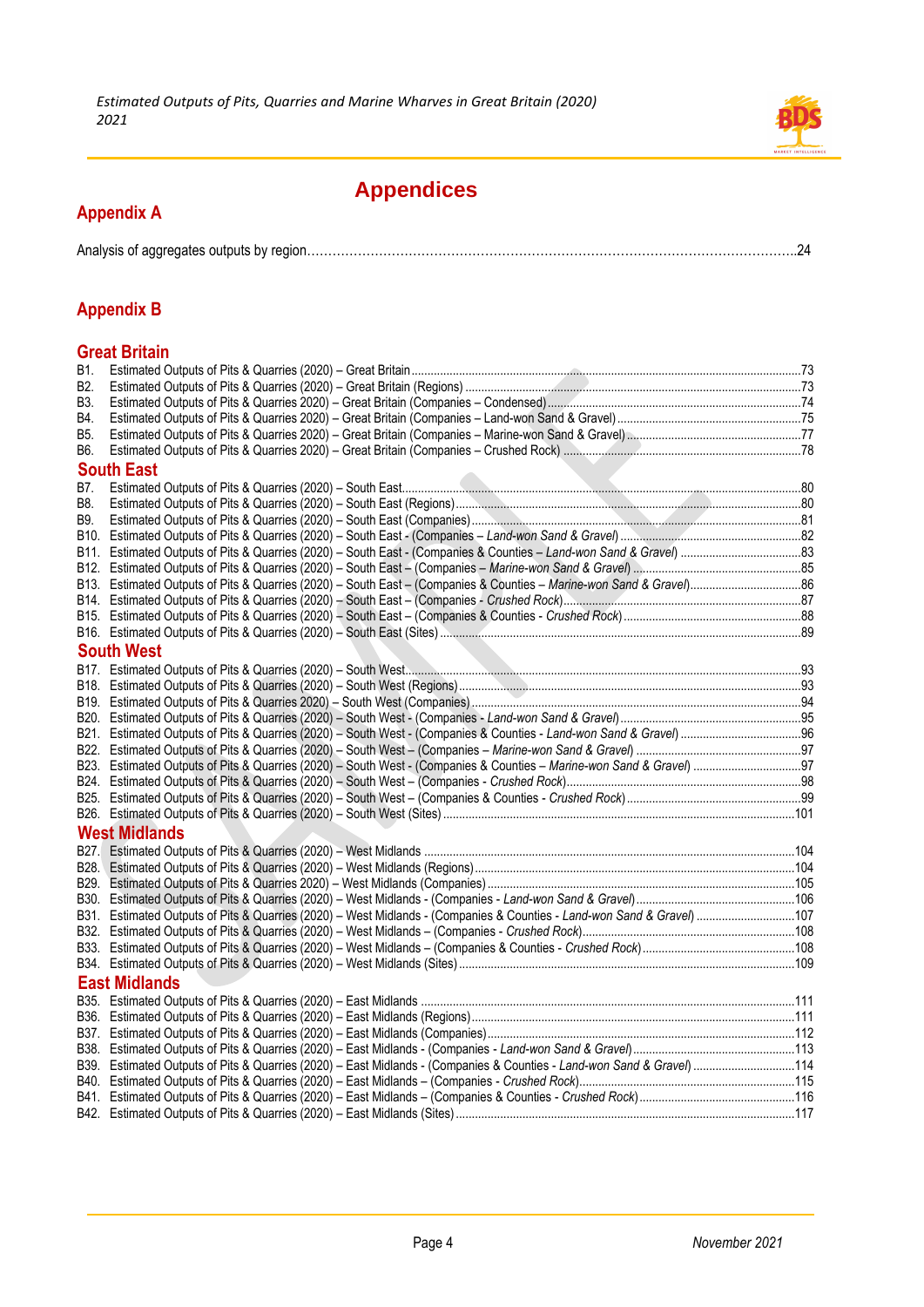

### **East of England**

|              | B47. Estimated Outputs of Pits & Quarries (2020) - East of England - (Companies & Counties - Land-won Sand & Gravel) 123          |  |
|--------------|-----------------------------------------------------------------------------------------------------------------------------------|--|
|              |                                                                                                                                   |  |
|              | B49. Estimated Outputs of Pits & Quarries (2020) - East of England - (Companies & Counties - Marine-won Sand & Gravel)125         |  |
|              |                                                                                                                                   |  |
|              |                                                                                                                                   |  |
|              |                                                                                                                                   |  |
|              | <b>Yorkshire &amp; The Humber</b>                                                                                                 |  |
|              |                                                                                                                                   |  |
|              |                                                                                                                                   |  |
|              |                                                                                                                                   |  |
|              |                                                                                                                                   |  |
|              | B57. Estimated Outputs of Pits & Quarries (2020) - Yorkshire & The Humber - (Companies & Counties - Land-won Sand & Gravel) 134   |  |
|              | B58. Estimated Outputs of Pits & Quarries (2020) - Yorkshire & The Humber - (Companies - Marine-won Sand & Gravel) 135            |  |
|              | B59. Estimated Outputs of Pits & Quarries (2020) - Yorkshire & The Humber - (Companies & Counties - Marine-won Sand & Gravel) 135 |  |
|              |                                                                                                                                   |  |
|              | B61. Estimated Outputs of Pits & Quarries (2020) - Yorkshire & The Humber - (Companies & Counties - Crushed Rock)137              |  |
|              |                                                                                                                                   |  |
|              | <b>North West</b>                                                                                                                 |  |
|              |                                                                                                                                   |  |
|              |                                                                                                                                   |  |
|              |                                                                                                                                   |  |
|              |                                                                                                                                   |  |
|              |                                                                                                                                   |  |
|              |                                                                                                                                   |  |
|              | B69. Estimated Outputs of Pits & Quarries (2020) - North West - (Companies & Counties - Marine-won Sand & Gravel) 145             |  |
|              |                                                                                                                                   |  |
|              |                                                                                                                                   |  |
|              |                                                                                                                                   |  |
|              | <b>North East</b>                                                                                                                 |  |
|              |                                                                                                                                   |  |
|              |                                                                                                                                   |  |
|              |                                                                                                                                   |  |
|              |                                                                                                                                   |  |
|              |                                                                                                                                   |  |
|              |                                                                                                                                   |  |
|              | B79. Estimated Outputs of Pits & Quarries (2020) - North East - (Companies & Counties - Marine-won Sand & Gravel) 154             |  |
|              |                                                                                                                                   |  |
|              |                                                                                                                                   |  |
|              |                                                                                                                                   |  |
| <b>Wales</b> |                                                                                                                                   |  |
|              |                                                                                                                                   |  |
|              |                                                                                                                                   |  |
|              |                                                                                                                                   |  |
|              |                                                                                                                                   |  |
|              |                                                                                                                                   |  |
|              |                                                                                                                                   |  |
|              |                                                                                                                                   |  |
|              |                                                                                                                                   |  |
|              |                                                                                                                                   |  |
|              |                                                                                                                                   |  |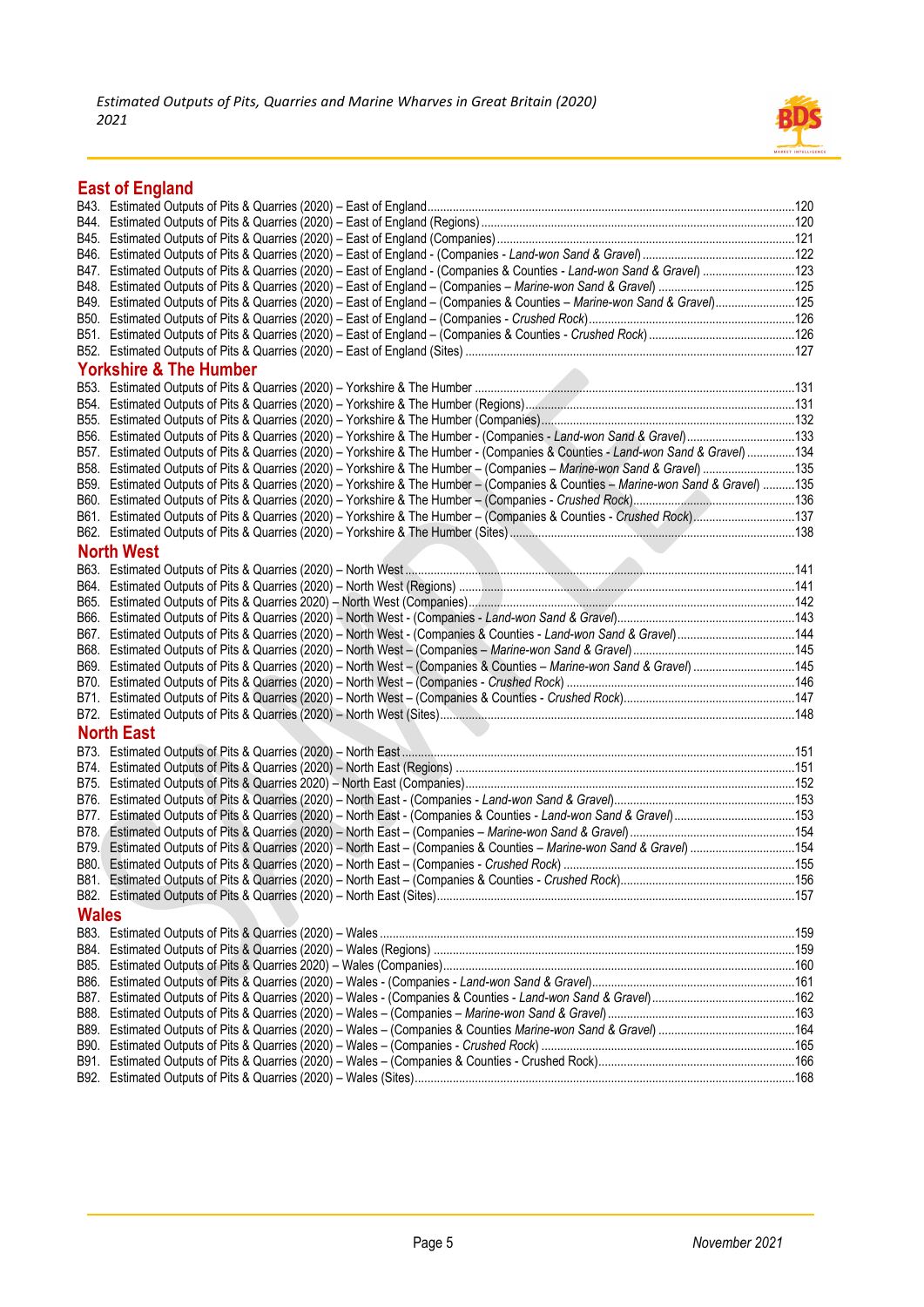

### **Scotland**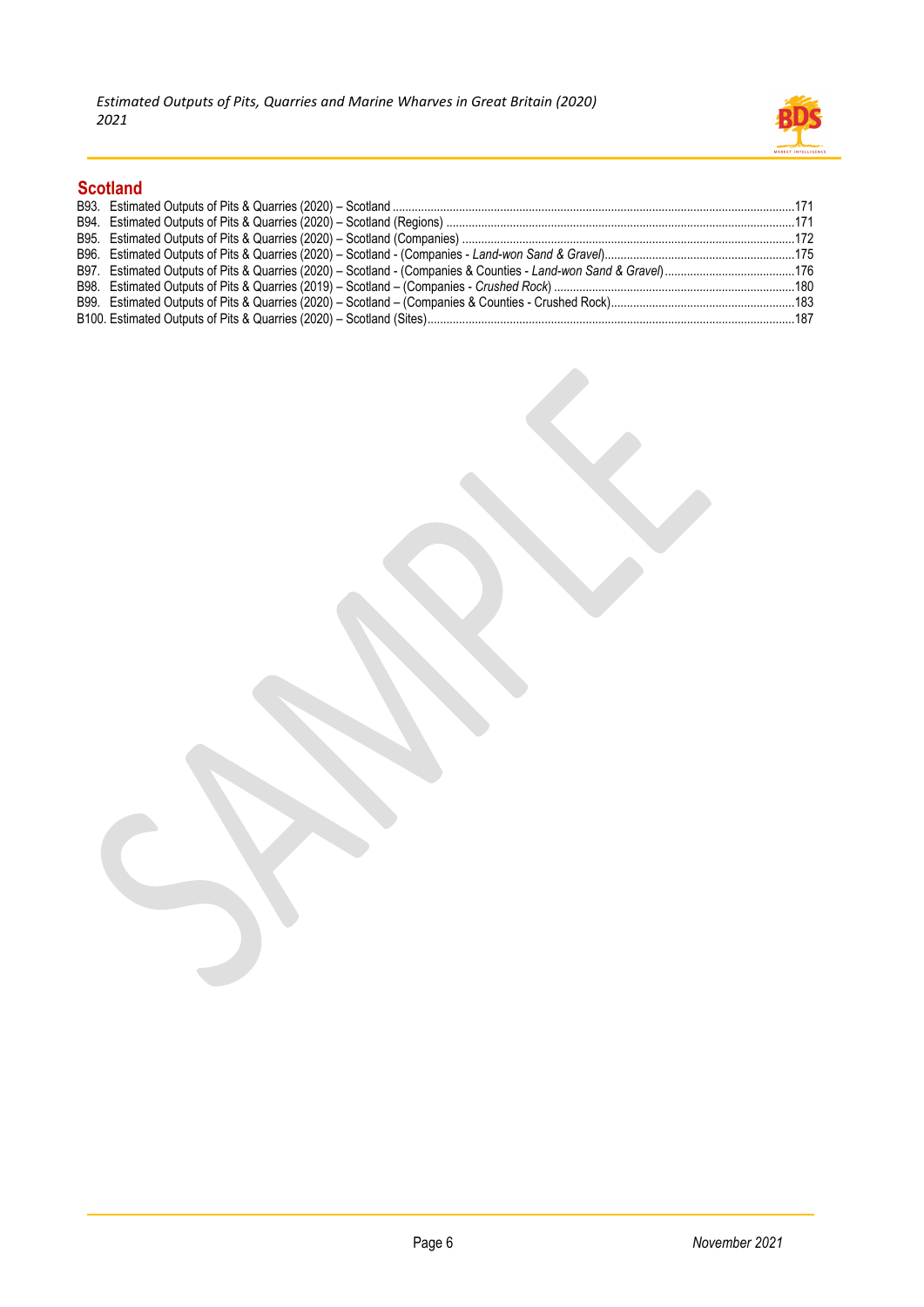

## <span id="page-7-0"></span>**1 REPORT OVERVIEW**

The report provides BDS estimates of production outputs for all sand and gravel pits, crushed rock quarries and marine wharves in Great Britain in 2020. It updates a similar analysis that BDS have prepared every year since 1990. It has been published at the same time as similar reports on ready mixed concrete and asphalt.

The estimates relate to aggregates production in thousands of tonnes for the calendar year 2020 at the point of extraction. They include any transfers to on-site added value outlets, scalpings and waste aggregates. The figures do not include any re-sale or merchanting of aggregates from other sources.

The report includes the extraction of virgin materials for use as aggregates, defined as sand and gravel, limestone, hardstone and sandstone, excluding those materials for non-construction use (e.g. cement).

Marine aggregates figures relate to sales from the wharf, rather than landings. Figures on total marine volumes are based on analysis of the 2020 landings by port statistics published by the Crown Estate and from responses provided by operating companies.

Research carried out by BDS suggests that other published figures may not be 100% accurate in all cases or may have been calculated in a different way. While it is not to suggest the BDS information is more accurate, BDS have not used Government or other published figures where identified information would suggest a different total figure for the county. Therefore, a comparison between BDS data and other statistics needs to be treated with a degree of caution.

BDS have always had a good response from the industry when discussing draft figures, which is much appreciated. Whilst a majority of companies contribute, we respect others that do not wish to participate. There are other published sources such as planning applications, and interviews with industry contacts, which provide additional information. In all counties, BDS have received responses from the majority of companies.

Any company acquisitions made since the last annual report up to the time of writing (October 2021) have been included under the new ownership for the whole of 2020. Any quarries operated under joint ownership have been split in the regional and national tables according to the shares owned by each of the relevant companies.

The format for the 2020 annual outputs report follows that of the 2019 report, which has changed from previous years. The new format provides extra depth of information whilst presenting the data in a manner for ease of readibility and comparison.

### <span id="page-7-1"></span>**1.1. Background & Purpose**

The purpose of the report is to provide a detailed view of the performance of the pits, quarries and marine wharves in Great Britain. It provides information to individual plant level summarised by company, county, region and nationally and is designed to provide companies with market intelligence to support them in their operational and strategic objectives. It is also vital material for industry observers and potential new investors into the industry.